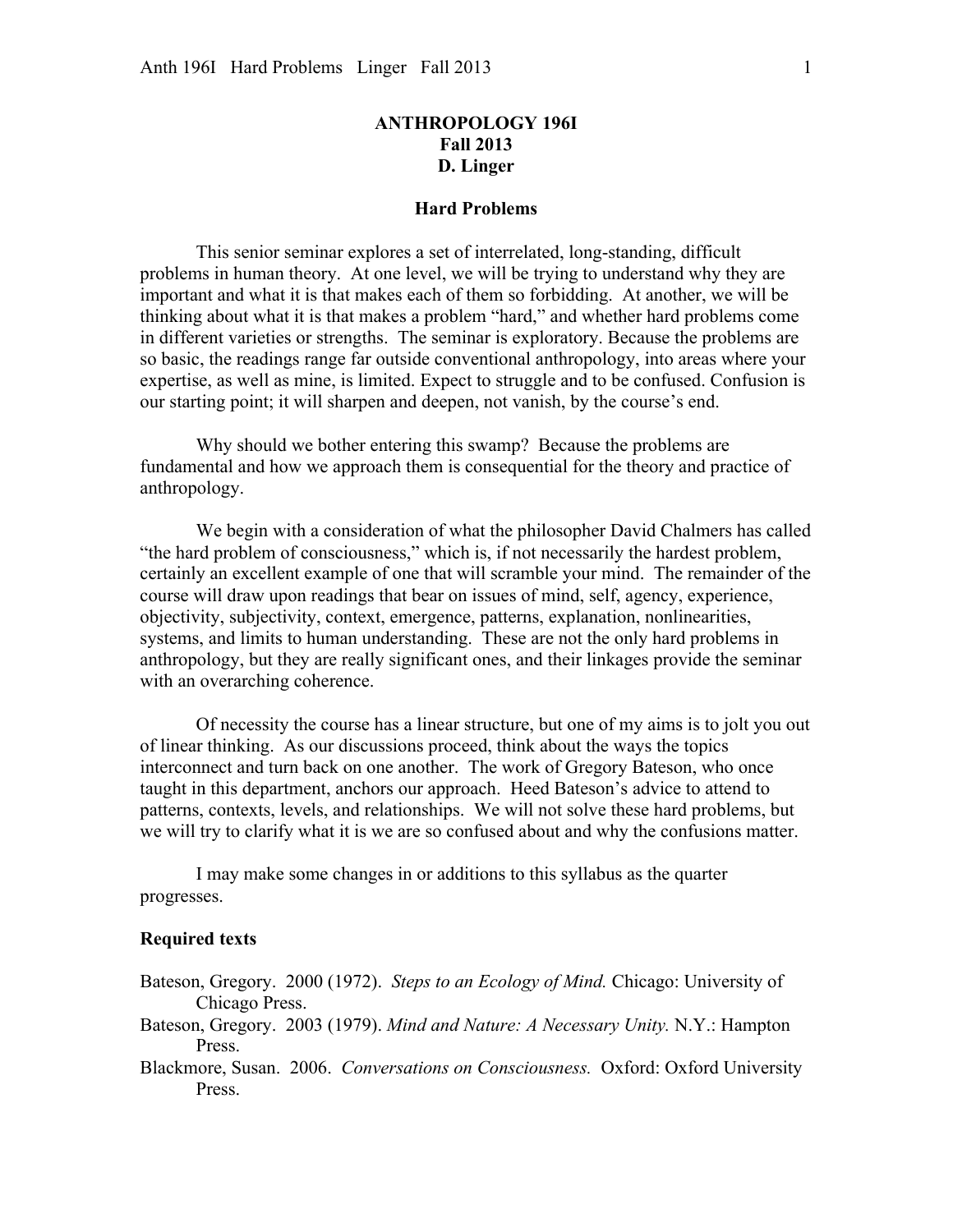- Twain, Mark. 2012 (1916). *The Mysterious Stranger and Other Stories.* N.Y.: Signet Classics.
- N.b. Because the Bateson books have been reissued various times, page numbers listed below may differ from those in the edition you acquire.

### **And at least one ethnography from among the following (for week 5):**

- Belmonte, Thomas. 1989. *The Broken Fountain.* Second expanded edition. N.Y.: Columbia University Press.
- Biehl, João. 2005. *Vita: Life in a Zone of Social Abandonment.* Berkeley: University of California Press.
- Bar-On, Dan. 1989. *Legacy of Silence: Encounters with Children of the Third Reich.* Cambridge: Harvard University Press.
- Briggs, Jean L. 1998. *Inuit Morality Play: The Emotional Education of a Three-Year-Old.* New Haven: Yale University Press.
- Desjarlais, Robert. 1997. *Shelter Blues: Sanity and Selfhood among the Homeless.* Philadelphia: University of Pennsylvania Press.
- Fong, Vanessa L. 2011. *Paradise Redefined: Transnational Chinese Students and the Quest for Flexible Citizenship in the Developed World.* Stanford: Stanford University Press.
- Jackson, Michael. 2004. *In Sierra Leone.* Durham: Duke University Press.
- Linger, Daniel T. 2001. *No One Home: Brazilian Selves Remade in Japan.* Stanford: Stanford University Press.
- McGinty, Anna Månsson. 2006. *Becoming Muslim: Western Women's Conversions to Islam.* N.Y.: Palgrave.
- Myerhoff, Barbara. 1978. *Number Our Days.* N.Y.: Touchstone.
- Parish, Steven M. 2008. *Subjectivity and Suffering in American Culture.* N.Y.: Palgrave Macmillan.
- Scheper-Hughes, Nancy. 1992. *Death Without Weeping: The Violence of Everyday Life in Northeast Brazil.* Berkeley: University of California Press.
- Wikan, Unni. 2008. *In Honor of Fadime: Murder and Shame.* Chicago: University of Chicago Press.

#### **Recommended texts**

- Bateson, Gregory, and Mary Catherine Bateson. 1987. *Angels Fear: Toward an Epistemology of the Sacred.* N.Y.: Bantam Books.
- Nagel, Thomas. 1986. *The View from Nowhere.* Oxford: Oxford University Press.

#### **ASSIGNMENTS**

Active, informed participation in seminars is mandatory. On a rotating basis students will lead seminar discussions. For weeks when you are not assigned to lead such discussions, please submit a brief (two-page) paper that responds concisely and thoughtfully to the readings. This should not be a formal essay but it should be well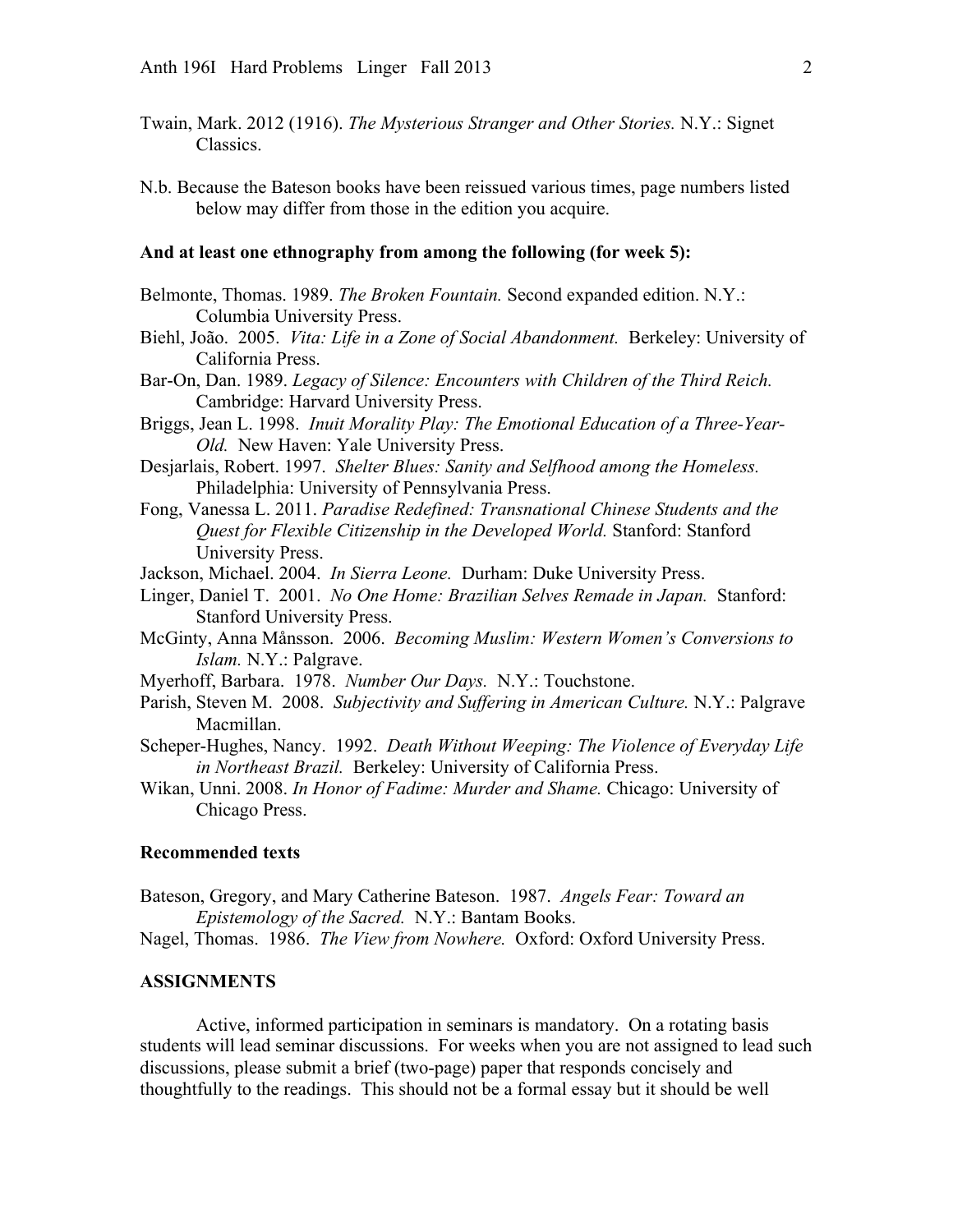written and carefully considered. The main written assignment is a 20-page paper on the relevance of issues addressed in this course to theory and practice in anthropology.

Your grade will be determined as follows: response papers 10%, seminar presentations 10%, final paper 80%. I may also take contributions to class discussions into account when determining your final grade.

## **COURSE SCHEDULE**

#### **Week 1 (9/26) Introduction**

Levy, Robert I. and Roy Rappaport. 1982. Gregory Bateson, 1904-1980. American Anthropologist 84:379-394.

Linger, Daniel T. 2012. Bateson in a Nutshell: 1, 2, and 3. (unpublished)

Linger, Daniel T. 2013. Hard Problems in a Nutshell. (unpublished)

Wallace, David Foster. 2005. Commencement Address, Kenyon College. http://moreintelligentlife.com/story/david-foster-wallace-in-his-own-words

## **Week 2 (10/3) Thinking with Bateson**

Bateson, *Steps*

Introduction: The Science of Mind and Order, pp. xxiii-xxxii. Part I, Metalogues, pp. 3-58. Culture Contact and Schismogenesis, pp. 61-72. Experiments in Thinking about Observed Ethnographic Material, pp. 73-87. Morale and National Character, pp. 88-106. Bali: The Value System of a Steady State, pp. 107-127. A Theory of Play and Fantasy, pp. 177-193. Coppo, Carlo. 1987. Shawn Left Them Laughing, Confused. Los Angeles Times, May

10.

### **Week 3 (10/10) What Links Material and Mind – If Anything?**

- James, William. 1997 (1910). The Stream of Consciousness. In *The Nature of Consciousness: Philosophical Debates.* Ned Block, Owen Flanagan, and Güven Guzeldere, eds. Pp. 71-82. Cambridge: MIT Press.
- Wallace, David Foster. 2004. Consider the Lobster. Gourmet Magazine. August. http://www.gourmet.com/magazine/2000s/2004/08/consider the lobster

Nagel, Thomas. 1974. What Is It Like to Be a Bat? Philosophical Review 4:435-450.

- Levine, Joseph. 2002 (1983). Materialism and Qualia: The Explanatory Gap. In *Philosophy of Mind: Classical and Contemporary Readings.* David J. Chalmers, ed. Pp. 354-361. N.Y.: Oxford University Press.
- McGinn, Colin. 1989. Can We Solve the Mind-Body Problem? Mind 98:349-366.
- Chalmers, David J. 1995. Facing up to the Problem of Consciousness. Journal of Consciousness Studies 2(3):200-219.
- Blackmore, *Conversations*

Ned Block, pp. 24-35.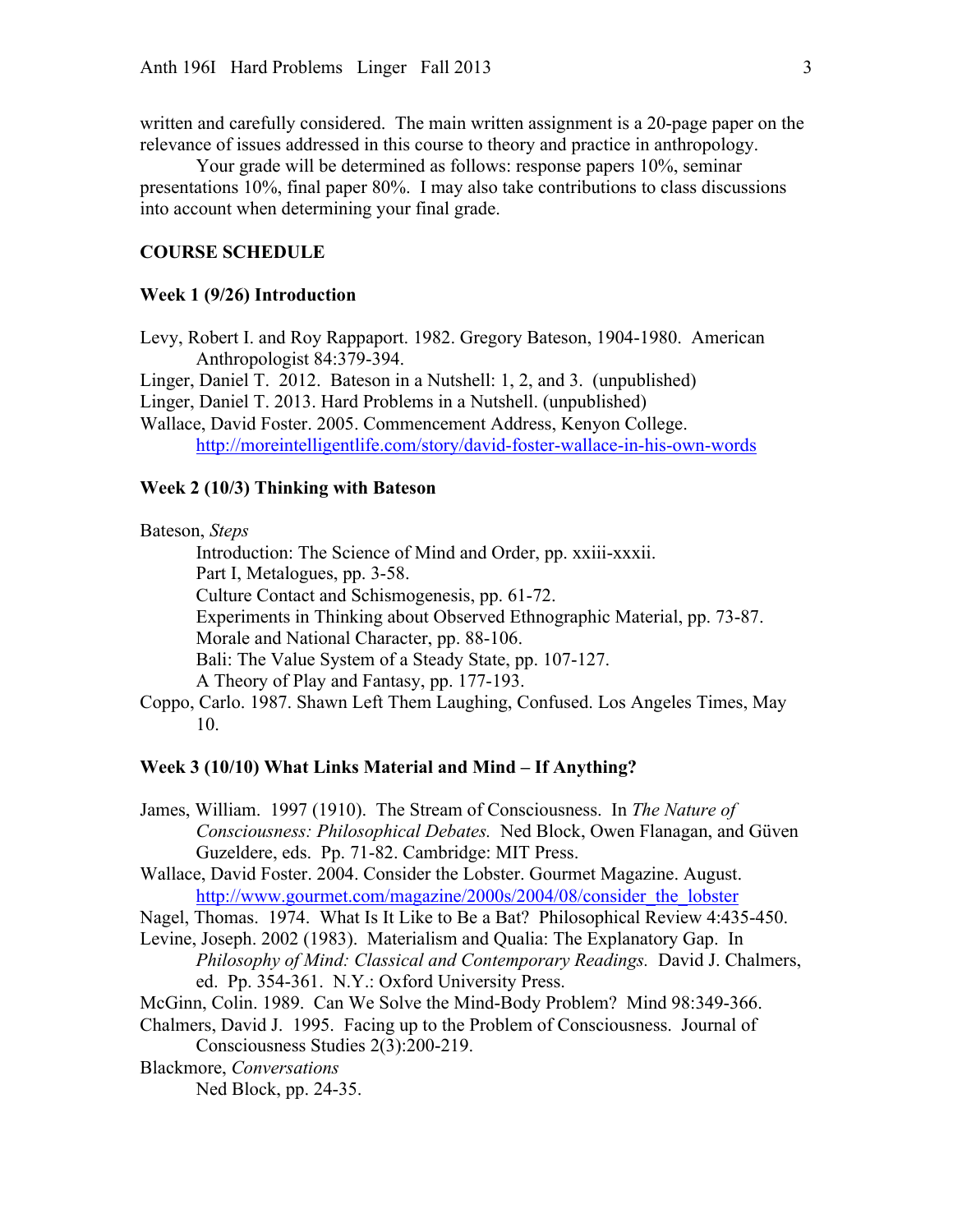David Chalmers, pp. 36-49. Patricia and Paul Churchland, pp. 50-67.

### *Recommended:*

Blackmore, *Conversations.* Browse at will.

Schneider, Susan. 2007. Daniel Dennett on the Nature of Consciousness. In *The Blackwell Companion to Consciousness.* Max Velmans and Susan Schneider, eds. Pp. 313-324. Oxford: Blackwell.

Searle, John R. 1984. *Minds, Brains, and Science.* Cambridge: Harvard University Press. (Ch. 1, The Mind-Body Problem, and Ch. 2, Can Computers Think?, pp. 13-41.)

#### **Week 4 (10/17) Can We See Inside from Outside? Or Vice Versa?**

Auden, W. H. 1940. As I Walked Out One Evening. (http://www.poets.org/viewmedia.php/prmMID/15551) Twain, The Mysterious Stranger. In *The Mysterious Stranger and Other Stories.* Nagel, *View*  Introduction, pp. 3-12. Knowledge, pp. 67-89. Birth, Death, and the Meaning of Life, pp. 208-231. Linger, Daniel T. 2010. What Is It Like to Be Someone Else? Ethos 38(2):205-229.

### *Recommended:*

Nagel, Thomas. 1979. Subjective and Objective. In *Mortal Questions.* Pp. 196-213. Cambridge: Cambridge University Press.

Nagel, *View*

Mind, pp. 13-27. Mind and Body, pp. 28-53. The Objective Self, pp. 54-66.

#### **Week 5 (10/24) Can You Write Experience?**

Choose one or more from the list of ethnographies. **(Do not choose an ethnography you have read before or are now reading for another class.)**

#### **Week 6 (10/31) How Can You Tell the Dancer from the Dance?**

Carroll, Lewis. 1960 (1865, 1871). Advice from a Caterpillar. In *The Annotated Alice.* Introduction and notes by Martin Gardner. Pp. 67-78. N.Y.: New American Library.

Blackmore, *Conversations* Susan Greenfield, pp. 92-103. John Searle, pp. 198-212.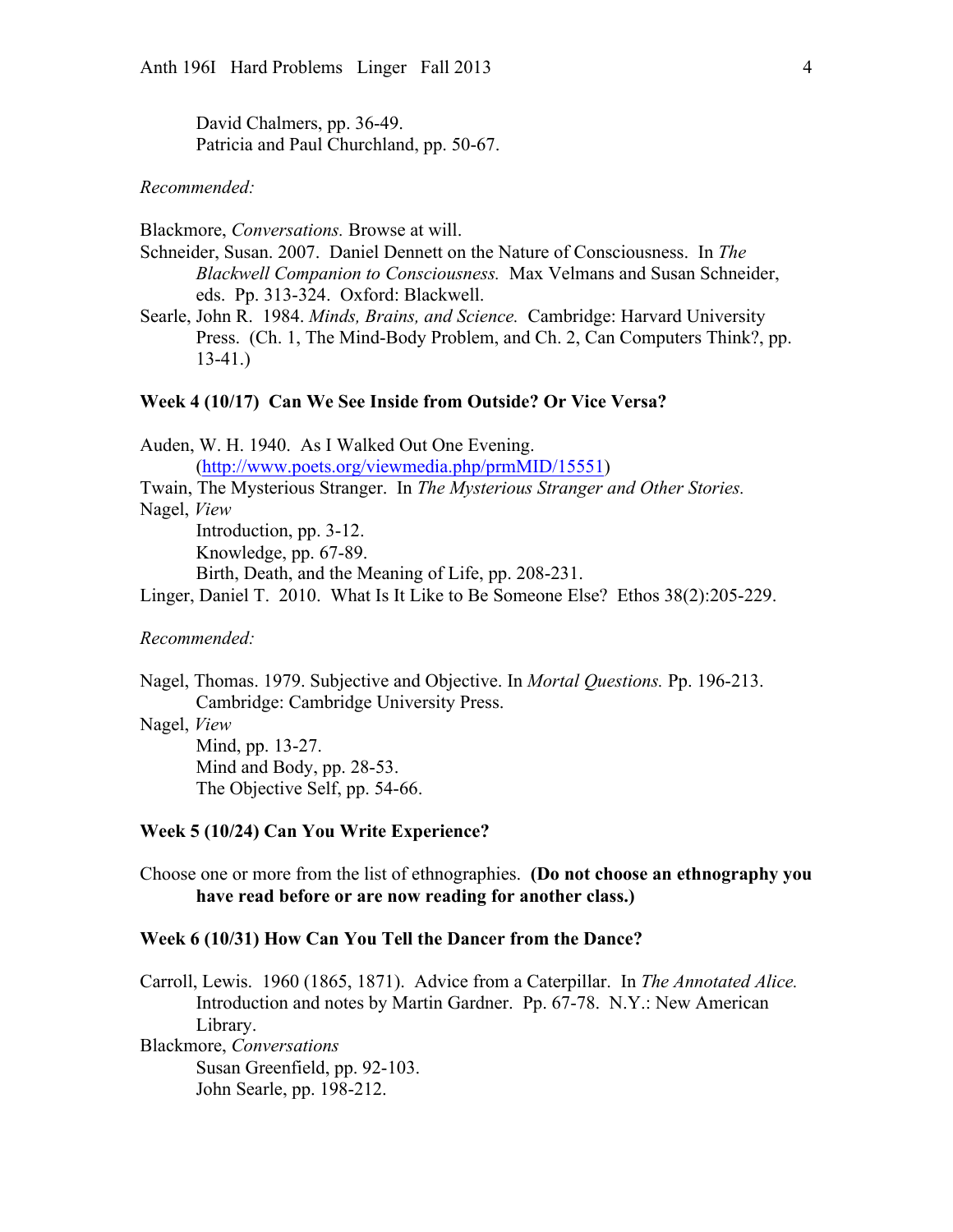Daniel Wegner, pp. 245-257.

Scott, Joan W. 1992. "Experience." In *Feminists Theorize the Political.* Pp. 22-40. Judith Butler and Joan W. Scott, eds. N.Y.: Routledge.

Ortner, Sherry B. 2006. *Anthropology and Social Theory*. Durham: Duke University Press. (Chapter 6, Power and Projects: Reflections on Agency, pp. 129-153.)

Frank, Katherine. 2006. Agency. Anthropological Theory 6(3):281-302.

Rapport, Nigel and Joanna Overing. 2007. *Social and Cultural Anthropology: The Key Concepts.* N.Y.: Routledge. (Agent and Agency, pp. 3-11.)

## Bateson, *Steps*

The Cybernetics of "Self": A Theory of Alcoholism, pp. 309-337.

## *Recommended:*

Dupré, John. 2001. *Human Nature and the Limits of Science.* Oxford: Clarendon Press. (Chapter 1, Introduction, pp. 1-18; Ch. 7, Freedom of the Will, pp. 154-187.)

Hacking, Ian. 1999. *The Social Construction of What?* Cambridge: Harvard University Press.

Quinn, Naomi. 2006. The Self. Anthropological Theory 6(3):362-384.

Nagel, *View*

Freedom, pp. 110-137.

# **Week 7 (11/7) How Can You Ever Learn Anything New?**

## Bateson, *Steps*

Social Planning and the Concept of Deutero-Learning, pp. 159-176. The Logical Categories of Learning and Communication, pp. 279-308. Toward a Theory of Schizophrenia, pp. 201-227.

Minimal Requirements for a Theory of Schizophrenia, pp. 244-270.

Twain, Mark. 1984 (1883). Perplexing Lessons. In *Life on the Mississippi.* Pp. 85-90. N.Y.: Penguin Books.

Wallace, Anthony F. C. 2003. *Revitalizations and Mazeways.* Robert S. Grumet, ed. Lincoln: University of Nebraka Press. (Chapter 8, The Disaster Syndrome, pp. 149-163; Chapter 9, Mazeway Resynthesis, pp. 164-177; Chapter 10, Mazeway Disintegration, pp. 178-188.)

### **Week 8 (11/14) What Can't You Know?**

Linger, Daniel T. 2005. *Anthropology Through a Double Lens.* Philadelphia: University of Pennsylvania Press. (Chapter 5, The Semantics of Dead Bodies, pp. 111-125.) McGinn, Colin. 2004. *Consciousness and Its Objects.* Oxford: Oxford University Press.

(Chapter 3, Solving the Philosophical Mind-Body Problem, pp. 56-76; Chapter 8, The Problem of Philosophy, pp. 169-195.)

Bateson, *Steps*

Style, Grace, and Information in Primitive Art, pp. 128-152.

Conscious Purpose Versus Nature, pp. 426-439.

Effects of Conscious Purpose on Human Adaptation, pp. 446-453.